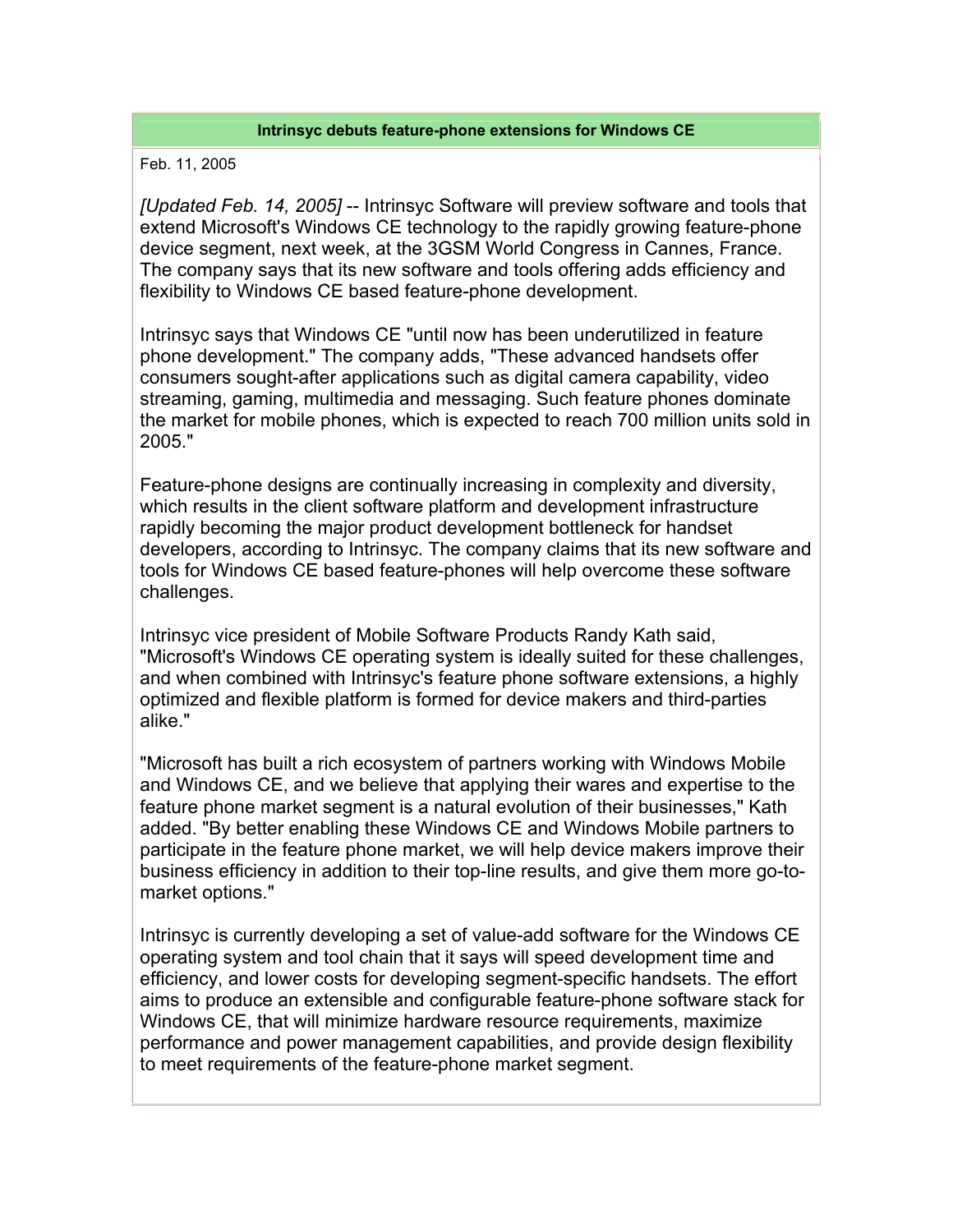According to Intrynsic, the new feature-phone offering will "apply the full power and extensibility of the Microsoft Platform Builder and Visual Studio development tools to handset development and will help improve resource utilization across teams internal to device makers as well as the external set of vendors and thirdparty engineering resources."

Additionally, Intrinsyc says that it is collaborating with key silicon vendors in an effort to ensure that an "optimized bill-of-materials is matched with the upcoming software offering."

## **On the value of Windows CE in handset designs**

Intrinsyc said, in a statement, "Intrinsyc Software believes that Windows CE, with its long track record and hundreds of design wins to its credit, is the standard operating system of choice for handset device makers. Windows CE was built from the ground up as a componentized, embedded operating system, making it ideally suited for extension to the feature phone market. With Microsoft Windows CE 5.0, Microsoft added the Premium Derivatives Redistribution Licensing offering to their Windows CE Shared Source Program, providing unprecedented design flexibility and product supportability for device makers. Together with Windows CE's Core run-time license and Intrinsyc Software's value-add intellectual property, these elements offer a compelling overall economic choice for handset makers."

Andy Haon, director of platforms product management and planning for Microsoft's Mobile and Embedded Devices Division, added. "Intrinsyc Software's extension tools are aimed at providing our mutual customers with improved flexibility and efficiency. They have created a new business opportunity through the expanded, flexible licensing options for Windows CE to provide their customers with a customized offering," said "We look forward to their efforts to help make Windows CE even more successful in the embedded market segment."

Strategy Analytics director of wireless devices Chris Ambrosio added, "A standardized [operating system] strategy beyond enterprise-focused smart phones will be a critical success factor for handset vendors looking to meet the Mobile Messenger, Technophile, and Digital Youth market requirements for an increasing array of features folded into a greater variety of models. One can expect the widespread Windows CE competency base cultivated by Microsoft will increasingly target the larger and more consumer-oriented feature phone segment. By delivering feature phone-specific extensions for Windows CE, Intrinsyc is well positioned to compete in the feature phone and consumerfocused smart device market opportunity, which will total 180 million units annually by 2008."